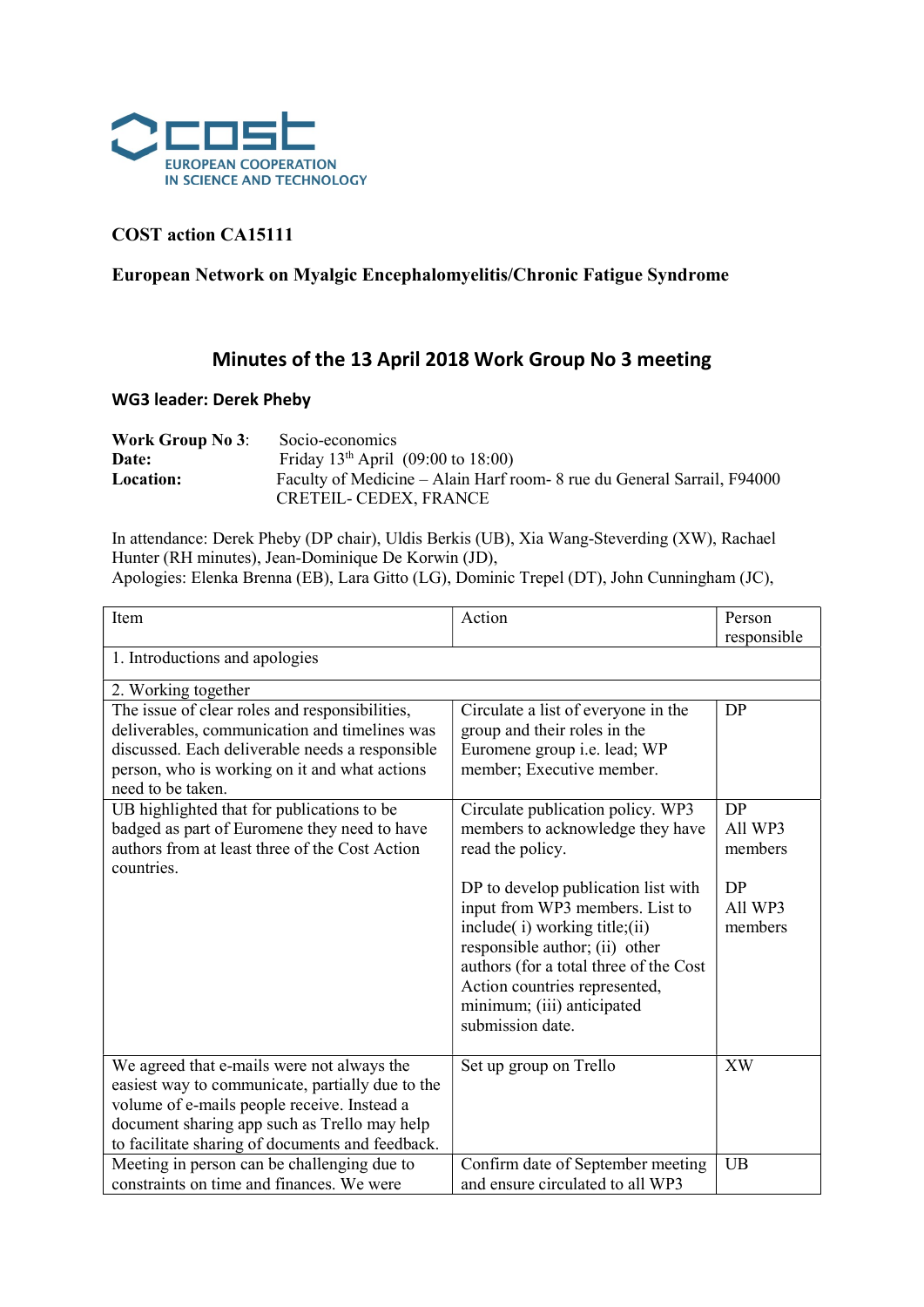| unable to identify a suitable time or reason to                                                    | members.                              |           |  |  |
|----------------------------------------------------------------------------------------------------|---------------------------------------|-----------|--|--|
| meet before the next Euromene meeting in                                                           |                                       |           |  |  |
| September. The September date also fits well                                                       |                                       |           |  |  |
| with other timelines. The date is yet to be                                                        |                                       |           |  |  |
| confirmed.                                                                                         |                                       |           |  |  |
|                                                                                                    |                                       |           |  |  |
| It was noted that DT had offered to host the                                                       |                                       |           |  |  |
| meeting in Dublin. Meeting attendees agreed                                                        |                                       |           |  |  |
| that Dublin was a good option given cost and                                                       |                                       |           |  |  |
| transport (particularly compared to one of the                                                     |                                       |           |  |  |
| other proposed locations, London). DT should                                                       |                                       |           |  |  |
| be actively encouraged to host the meeting.                                                        |                                       |           |  |  |
| Sorting a date for the September meeting was                                                       |                                       |           |  |  |
| identified as a priority given the need to get                                                     |                                       |           |  |  |
| something in people's diaries soon.                                                                |                                       |           |  |  |
| 3. Deliverable 15 (Summary of evaluated socio-economic impact and direct and indirect costs caused |                                       |           |  |  |
| by ME/CFS in Europe: Deliverable 8 in agenda)                                                      |                                       |           |  |  |
|                                                                                                    |                                       |           |  |  |
| It was agreed that EB and LG's work addressed                                                      |                                       |           |  |  |
| this deliverable.                                                                                  |                                       |           |  |  |
| We discussed the key issue, that had also been                                                     | Circulate CFS/ME read codes used      | <b>DP</b> |  |  |
| discussed at previous meetings (Berlin and                                                         | in Observatory project and related    |           |  |  |
| Barcelona) that a cost of illness study will                                                       | papers.                               |           |  |  |
| always be methodologically flawed without (a)                                                      |                                       |           |  |  |
| a case definition of ME/CFS; (b) doctors using                                                     | Write to Fer and Jesus regarding      | <b>DP</b> |  |  |
| this to diagnose ME/CFS. As a result the work                                                      | update on WG1 epidemiology            |           |  |  |
| of WG3 is heavily dependent on the work being                                                      | paper which was submitted to BMJ.     |           |  |  |
| done by the other groups on epidemiology and                                                       |                                       |           |  |  |
| diagnosis.                                                                                         |                                       |           |  |  |
| DP had previously conducted epidemiological                                                        |                                       |           |  |  |
| work in England using read codes. This could                                                       |                                       |           |  |  |
| be helpful to other members of the group for                                                       |                                       |           |  |  |
| identifying numbers and cases in different                                                         |                                       |           |  |  |
|                                                                                                    |                                       |           |  |  |
| countries.                                                                                         |                                       |           |  |  |
| Given the importance of case definition in cost                                                    | DP to draft a paper of case           | <b>DP</b> |  |  |
| of illness to identify the population the first step                                               | definitions                           |           |  |  |
| is to give a summary of the each case definition                                                   |                                       |           |  |  |
| and the proportion of people that it captures.                                                     | Circulate Jason's Barcelona           | DP        |  |  |
| This can be related to which ME/CFS study has                                                      | presentation to WG3                   |           |  |  |
| used this definition (which is likely to be very                                                   |                                       |           |  |  |
| few),                                                                                              |                                       |           |  |  |
| We discussed the work proposed by JC:                                                              | Chase JC on proposed table and        | DP        |  |  |
| summary form and "quick and dirty" paper.                                                          | paper                                 |           |  |  |
|                                                                                                    |                                       |           |  |  |
| It was queried how this relates to the work                                                        | Circulate to all Euromene             | DP        |  |  |
| proposed in Sofia assessing the position of each                                                   | participants text of questionnaire    |           |  |  |
| countries.                                                                                         | (Sofia).                              |           |  |  |
|                                                                                                    |                                       |           |  |  |
| 4. Deliverable 16 (Common consensus protocol for economic loss estimation and forecasting due to   |                                       |           |  |  |
| ME/CFS) Due August -2018                                                                           |                                       | DP        |  |  |
| As part of the morning session there was a                                                         | Enquire with EB and LG about data     |           |  |  |
| presentation on common data elements for                                                           | form they are using to collect costs. |           |  |  |
| ME/CFS conducted by NIND in the US. WG4                                                            |                                       |           |  |  |
| are also looking at standardising what is                                                          | Pull together a draft questionnaire   | <b>RH</b> |  |  |
| collected as part of research. This includes SF-                                                   | asking about socio-economic           |           |  |  |
| 36 for quality of life.                                                                            | impact including employment           |           |  |  |
|                                                                                                    | status, carer, days off work and      |           |  |  |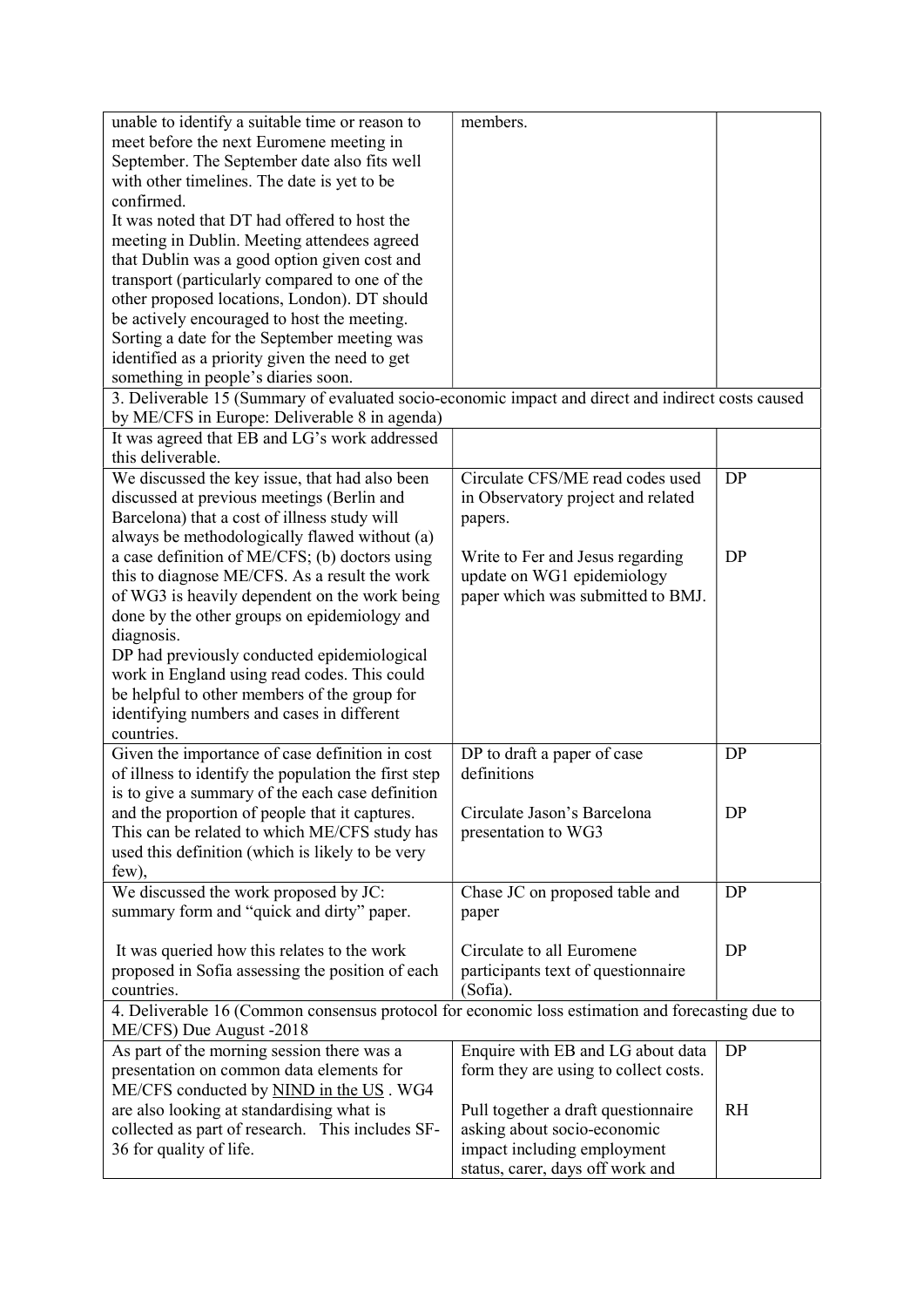|                                                                                                                                                                                                                                                                                                                                                                                                                                                                                                                                                                                                                                                                                                                                                                                                                                                                                                                                                                   | productivity. Questionnaire to be<br>circulate to WG3 for comments                                                                                    |                         |
|-------------------------------------------------------------------------------------------------------------------------------------------------------------------------------------------------------------------------------------------------------------------------------------------------------------------------------------------------------------------------------------------------------------------------------------------------------------------------------------------------------------------------------------------------------------------------------------------------------------------------------------------------------------------------------------------------------------------------------------------------------------------------------------------------------------------------------------------------------------------------------------------------------------------------------------------------------------------|-------------------------------------------------------------------------------------------------------------------------------------------------------|-------------------------|
|                                                                                                                                                                                                                                                                                                                                                                                                                                                                                                                                                                                                                                                                                                                                                                                                                                                                                                                                                                   | Share proposed socio-economic<br>form with WG4. DP to discuss with<br>Eliana Lacerda if the questionnaire<br>can be included in biobank work<br>(WG1) | DP                      |
| We had a brief discussion regarding our last                                                                                                                                                                                                                                                                                                                                                                                                                                                                                                                                                                                                                                                                                                                                                                                                                                                                                                                      | Send UB Latvia proposal.                                                                                                                              | <b>DP</b>               |
| deliverable (17 guidelines for policy makers on<br>prevention losses due to ME/CFS in health and                                                                                                                                                                                                                                                                                                                                                                                                                                                                                                                                                                                                                                                                                                                                                                                                                                                                  | UB to send questionnaire to                                                                                                                           | <b>UB</b>               |
| economy aspects in Europe). This deliverable is<br>due August 2020 (end of year 4). We noted the<br>paucity of evidence and that, besides the two                                                                                                                                                                                                                                                                                                                                                                                                                                                                                                                                                                                                                                                                                                                                                                                                                 | patients in Latvia on economic<br>impact of ME/CFS.                                                                                                   |                         |
| studies we were aware of in Ireland and Italy<br>and the mixed evidence in UK, it is very<br>unlikely there will be sufficient evidence to<br>address this deliverable in time. To make some<br>head way on this though a brief study in Latvia<br>was proposed and considered an excellent idea.                                                                                                                                                                                                                                                                                                                                                                                                                                                                                                                                                                                                                                                                 | Members of WP3 to provide advice<br>and support on questionnaire<br>content.                                                                          | All WP3<br>members.     |
| Following identification of the gaps in                                                                                                                                                                                                                                                                                                                                                                                                                                                                                                                                                                                                                                                                                                                                                                                                                                                                                                                           | One page protocol on the work to                                                                                                                      | <b>RH</b>               |
| knowledge, and the short questionnaire<br>proposed by JC, it was agreed that a useful                                                                                                                                                                                                                                                                                                                                                                                                                                                                                                                                                                                                                                                                                                                                                                                                                                                                             | be conducted.                                                                                                                                         |                         |
| outcome for WP3 would be a report detailing:<br>1) Summary of current issues with cost of<br>illness studies in ME/CFS, particularly case<br>definition and diagnosis (in countries where the<br>illness is not recognised cost of illness studies<br>are particularly challenging). This will link to                                                                                                                                                                                                                                                                                                                                                                                                                                                                                                                                                                                                                                                            | Report on challenges, gaps and<br>future work required for measuring<br>the economic impact of CFS/ME in<br>Europe. To be delivered by<br>September.  | WP3 led by<br><b>RH</b> |
| work in deliverable 15, including case definition<br>work by DP.<br>2) Based on suggested form by JC, the<br>systematic review by EB and LG and other<br>work as part of deliverable 15, what work is<br>currently happening?<br>3) What future work is proposed and how that<br>addresses the gaps (identified in $(1)$ & $(2)$ ? What<br>are the gaps that remain?<br>Other things that could be discussed are how to<br>measure quality adjusted life years (QALYs)<br>and suitability of EQ-5D.<br>This may require some reference to Health<br>Technology Guidance across Europe (how they<br>assess cost-effectiveness across different<br>countries).<br>RH has offered the assistance of a Masters<br>student in this work (and as a result will lead the<br>project).<br>The contribution of other WP3 members to<br>satisfy cost requirements are:<br>a) provide information on the work they are<br>conducting.<br>b) comment on outputs from the work | UB to check that reporting in<br>September rather than August (to fit<br>with Masters deadline) is<br>acceptable.                                     | <b>UB</b>               |

Next meeting: September 2018 (date TBC).